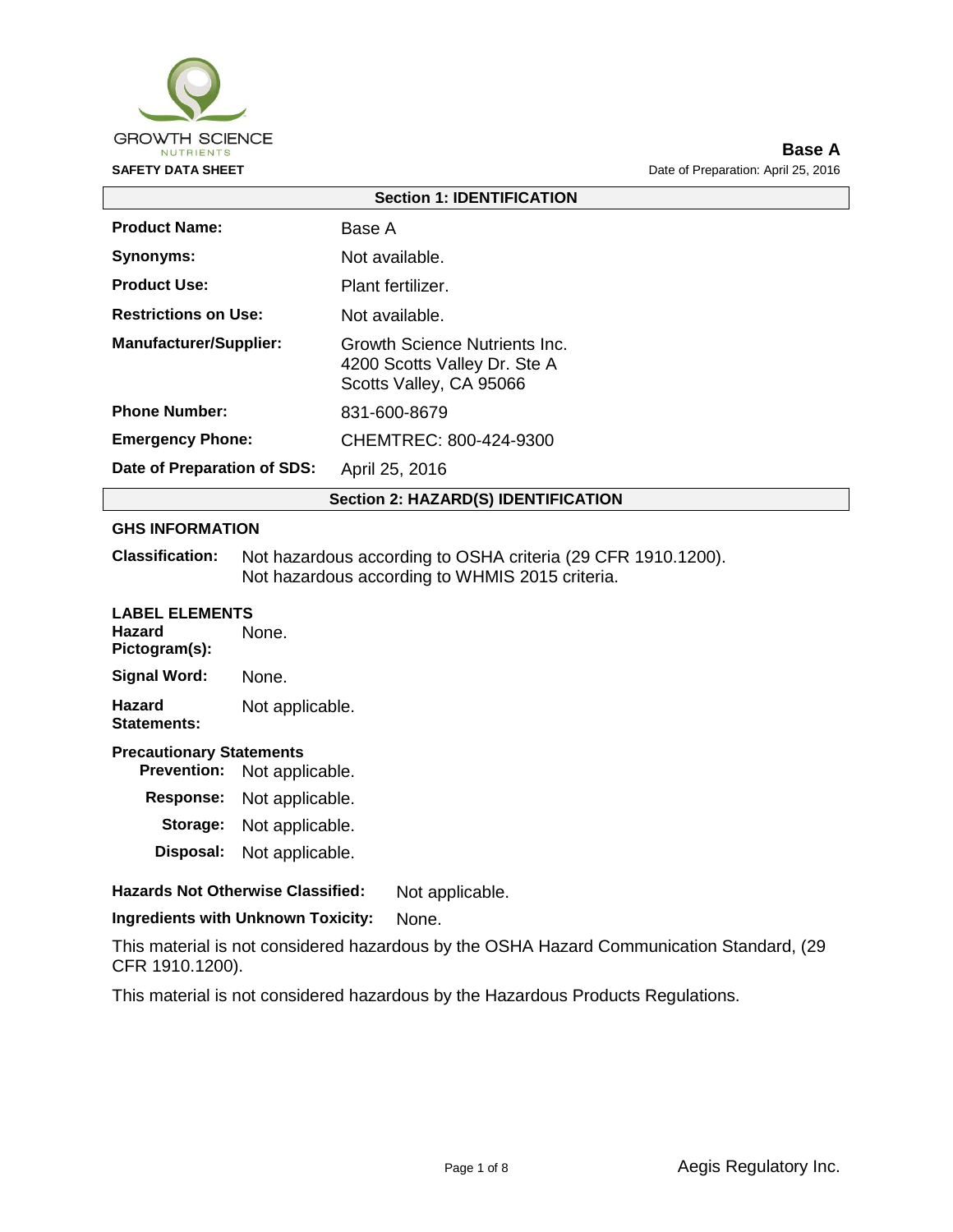

| <b>Section 3: COMPOSITION / INFORMATION ON INGREDIENTS</b>                                                                                                       |                                                                                                                                                                                                                                                                                                 |                                      |            |          |
|------------------------------------------------------------------------------------------------------------------------------------------------------------------|-------------------------------------------------------------------------------------------------------------------------------------------------------------------------------------------------------------------------------------------------------------------------------------------------|--------------------------------------|------------|----------|
| Hazardous Ingredient(s)                                                                                                                                          |                                                                                                                                                                                                                                                                                                 | Common name /<br><b>Synonyms</b>     | CAS No.    | % wt.Wt. |
| Magnesium(II) nitrate (1:2), hexahydrate                                                                                                                         |                                                                                                                                                                                                                                                                                                 | Magnesium nitrate<br>hexahydrate     | 13446-18-9 | $5 - 8$  |
| Nitric acid ammonium salt (1:1)                                                                                                                                  |                                                                                                                                                                                                                                                                                                 | Ammonium nitrate                     | 6484-52-2  | 1 - 4    |
|                                                                                                                                                                  |                                                                                                                                                                                                                                                                                                 | <b>Section 4: FIRST-AID MEASURES</b> |            |          |
| Inhalation:                                                                                                                                                      | If inhaled: Call a poison center or doctor if you feel unwell.                                                                                                                                                                                                                                  |                                      |            |          |
|                                                                                                                                                                  | Acute and delayed symptoms and effects: May cause respiratory irritation.<br>Signs/symptoms may include cough, sneezing, nasal discharge,<br>headache, hoarseness, and nose and throat pain.                                                                                                    |                                      |            |          |
| <b>Eye Contact:</b>                                                                                                                                              | If in eyes: Rinse cautiously with water for at least 15 minutes. Remove<br>contact lenses, if present and easy to do. Continue rinsing. Call a poison<br>center or doctor if you feel unwell.                                                                                                   |                                      |            |          |
| Acute and delayed symptoms and effects: May cause eye irritation.<br>Signs/symptoms may include redness, swelling, pain, tearing, and blurred<br>or hazy vision. |                                                                                                                                                                                                                                                                                                 |                                      |            |          |
| <b>Skin Contact:</b>                                                                                                                                             | If on skin: Wash with plenty of water. Call a poison center or doctor if you<br>feel unwell.                                                                                                                                                                                                    |                                      |            |          |
|                                                                                                                                                                  | Acute and delayed symptoms and effects: May cause skin irritation.<br>Signs/symptoms may include localized redness, swelling, and itching.                                                                                                                                                      |                                      |            |          |
| Ingestion:                                                                                                                                                       | If swallowed: Call a poison center or doctor if you feel unwell. If vomiting<br>occurs naturally, have victim lean forward to reduce the risk of aspiration.<br>Do NOT induce vomiting unless directed to do so by medical personnel.<br>Never give anything by mouth to an unconscious person. |                                      |            |          |
|                                                                                                                                                                  | Acute and delayed symptoms and effects: May cause gastrointestinal<br>irritation. Signs/symptoms may include abdominal pain, stomach upset,<br>nausea, vomiting and diarrhea. Ingestion of large quantities of this product<br>may cause nitrate poisoning.                                     |                                      |            |          |
| <b>General Advice:</b>                                                                                                                                           | In case of accident or if you feel unwell, seek medical advice immediately<br>(show the label or SDS where possible).                                                                                                                                                                           |                                      |            |          |
| <b>Note to Physicians:</b>                                                                                                                                       | Symptoms may not appear immediately.                                                                                                                                                                                                                                                            |                                      |            |          |
| <b>Section 5: FIRE-FIGHTING MEASURES</b>                                                                                                                         |                                                                                                                                                                                                                                                                                                 |                                      |            |          |

# **FLAMMABILITY AND EXPLOSION INFORMATION**

Not flammable or combustible by OSHA/WHMIS criteria.

| <b>Sensitivity to Mechanical Impact:</b>                           | This material is not sensitive to mechanical impact.      |
|--------------------------------------------------------------------|-----------------------------------------------------------|
| <b>Sensitivity to Static Discharge:</b>                            | This material is not sensitive to static discharge.       |
| <b>MEANS OF EXTINCTION</b><br><b>Suitable Extinguishing Media:</b> | Use appropriate extinguishing media for surrounding fire. |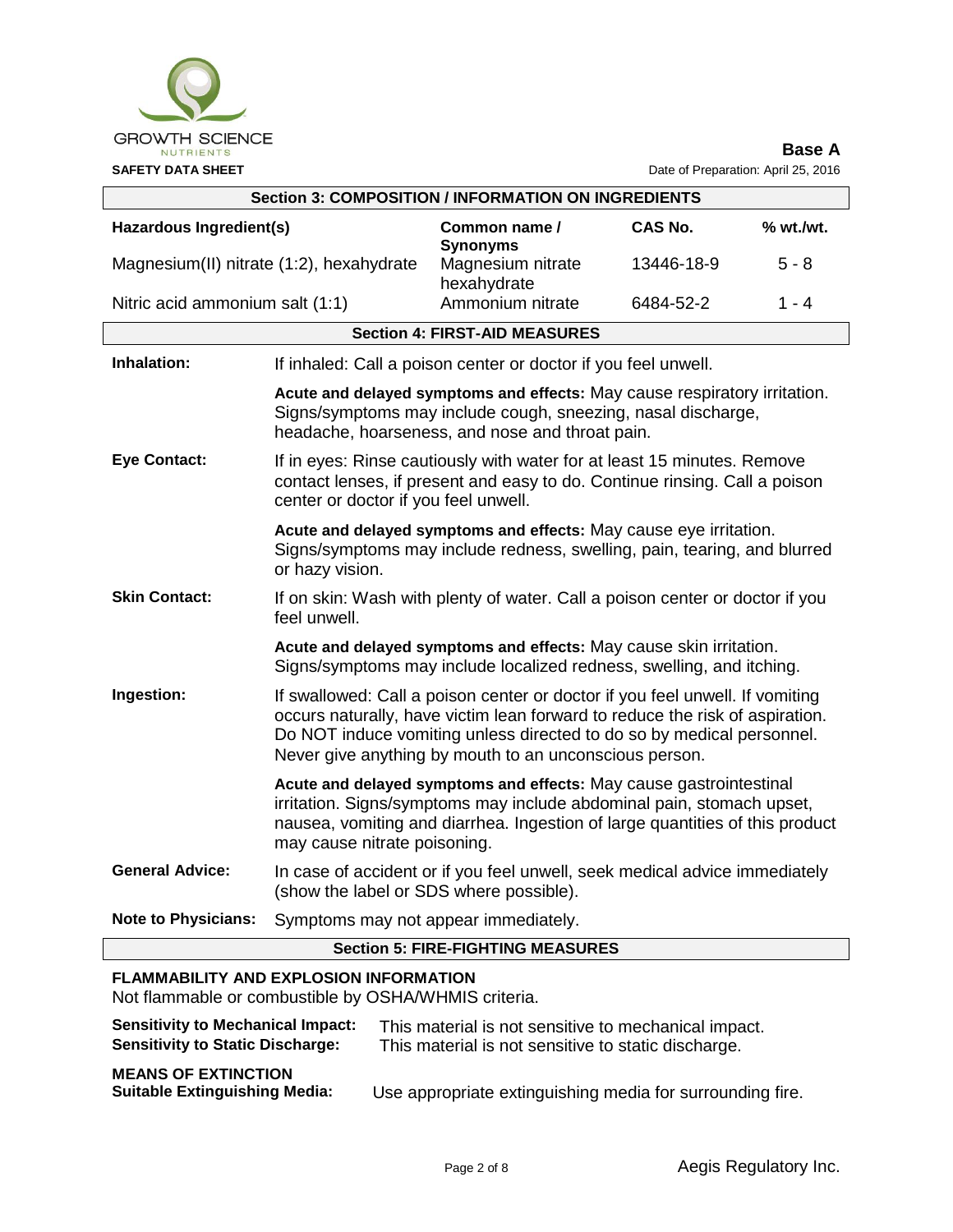| <b>GROWTH SCIENCE</b>                         | Base A                                                                                                                                                                                                                                                                                      |  |
|-----------------------------------------------|---------------------------------------------------------------------------------------------------------------------------------------------------------------------------------------------------------------------------------------------------------------------------------------------|--|
| <b>SAFETY DATA SHEET</b>                      | Date of Preparation: April 25, 2016                                                                                                                                                                                                                                                         |  |
| <b>Unsuitable Extinguishing Media:</b>        | Not available.                                                                                                                                                                                                                                                                              |  |
| <b>Products of Combustion:</b>                | Oxides of nitrogen. Sodium oxide. Nitric acid. Magnesium<br>oxide. Oxides of boron.                                                                                                                                                                                                         |  |
| <b>Protection of Firefighters:</b>            | Fire may produce irritating, corrosive and/or toxic gases.<br>Runoff from fire control or dilution water may cause pollution.<br>Wear positive pressure self-contained breathing apparatus<br>(SCBA). Structural firefighters' protective clothing will only<br>provide limited protection. |  |
| <b>Section 6: ACCIDENTAL RELEASE MEASURES</b> |                                                                                                                                                                                                                                                                                             |  |
| <b>Emergency Procedures:</b>                  | Keep unauthorized personnel away. Stay upwind. Keep out of low<br>areas. Ventilate closed spaces before entering.                                                                                                                                                                           |  |
| <b>Personal Precautions:</b>                  | Do not touch or walk through spilled material. Use personal<br>protection recommended in Section 8.                                                                                                                                                                                         |  |
| <b>Environmental Precautions:</b>             | Keep out of drains, sewers, ditches, and waterways.                                                                                                                                                                                                                                         |  |
| <b>Methods for Containment:</b>               | Stop leak if without risk. Do not flush to sewer or allow to enter<br>waterways.                                                                                                                                                                                                            |  |
| <b>Methods for Clean-Up:</b>                  | Absorb or cover with dry earth, sand or other non-combustible<br>material and transfer to containers.                                                                                                                                                                                       |  |
| <b>Other Information:</b>                     | See Section 13 for disposal considerations.                                                                                                                                                                                                                                                 |  |
|                                               | <b>Section 7: HANDLING AND STORAGE</b>                                                                                                                                                                                                                                                      |  |

## **Handling:**

Do not swallow. See Section 8 for information on Personal Protective Equipment.

#### **Storage:**

Store away from incompatible materials. See Section 10 for information on Incompatible Materials. Keep out of the reach of children.

## **Section 8: EXPOSURE CONTROLS / PERSONAL PROTECTION**

#### **Exposure Guidelines Component**

Magnesium nitrate hexahydrate [CAS No. 13446-18-9]

**ACGIH:** 10 mg/m³ (TWA) (Inhalable.); 3 mg/m³ (TWA) (Respirable.); For Particles (Insoluble or Poorly Soluble) Not Otherwise Specified

**OSHA:** 15 mg/m<sup>3</sup> (Total dust) (TWA), 5 mg/m<sup>3</sup> (Respirable fraction) (TWA); For Particulates Not Otherwise Regulated (PNOR).

Ammonium nitrate [CAS No. 6484-52-2]

**ACGIH:** No TLV established.

**OSHA:** No PEL established.

**PEL: Permissible Exposure Limit TLV:** Threshold Limit Value **TWA:** Time-Weighted Average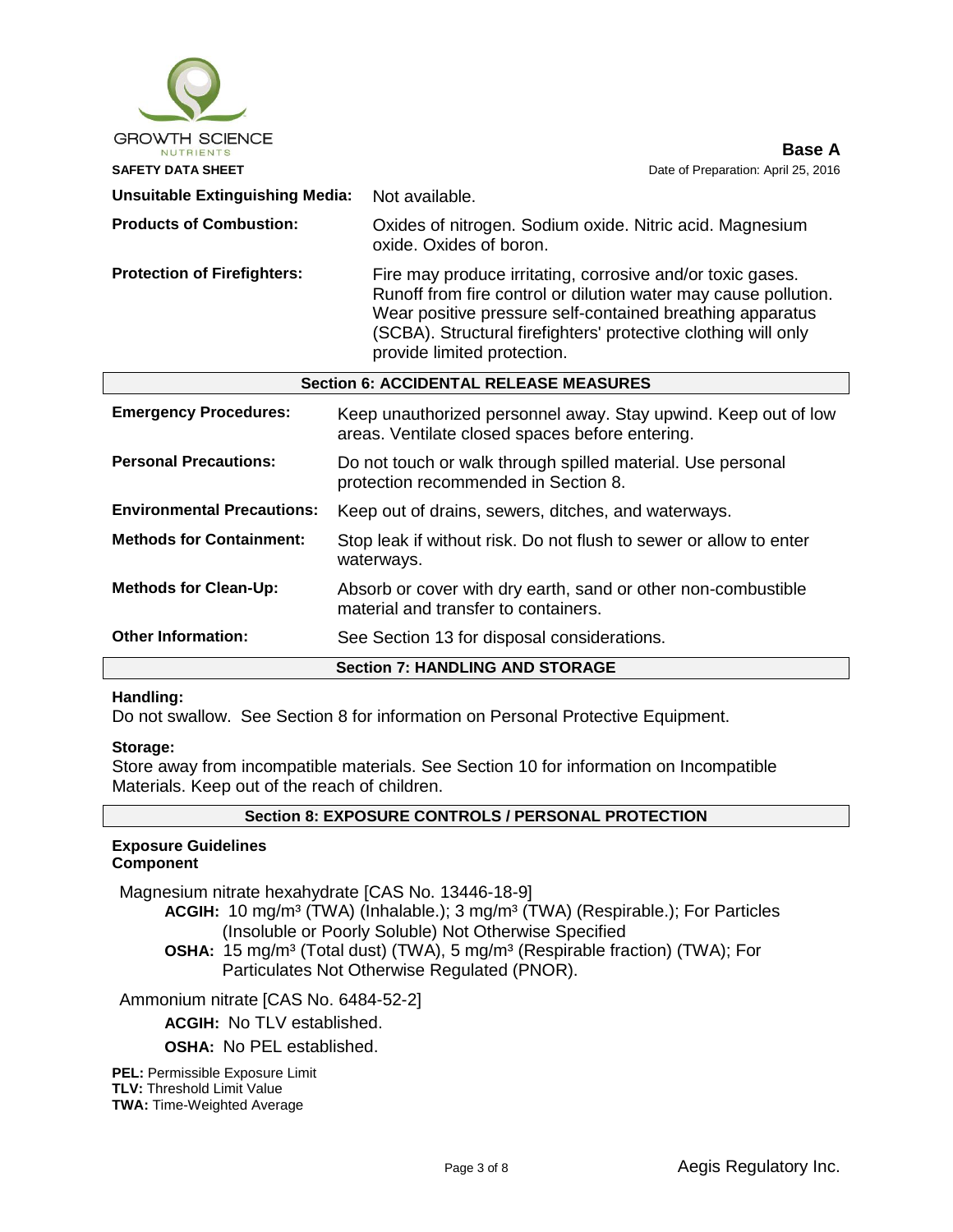

**Base A SAFETY DATA SHEET DATA SHEET DATA SHEET DATA SHEET DATA SHEET DATA SHEET DATA SHEET DATA SHEET DATA SHEET DATA SHEET DATA SHEET DATA SHEET DATA SHEET DATA SHEET DATA SHEET DATA SHEET DATA S** 

**Engineering Controls:** Not normally required.

# **PERSONAL PROTECTIVE EQUIPMENT (PPE)**



| <b>Eye/Face Protection:</b>            | Safety glasses are recommended. Use equipment for eye<br>protection that meets the standards referenced by CSA<br>Standard CAN/CSA-Z94.3-92 and OSHA regulations in 29<br>CFR 1910.133 for Personal Protective Equipment. |  |
|----------------------------------------|---------------------------------------------------------------------------------------------------------------------------------------------------------------------------------------------------------------------------|--|
| <b>Hand Protection:</b>                | Wear protective gloves. Consult manufacturer specifications<br>for further information.                                                                                                                                   |  |
| <b>Skin and Body Protection:</b>       | Wear protective clothing.                                                                                                                                                                                                 |  |
| <b>Respiratory Protection:</b>         | Not required under normal use conditions.                                                                                                                                                                                 |  |
| <b>General Hygiene Considerations:</b> | Handle according to established industrial hygiene and<br>safety practices. Consult a competent industrial hygienist to<br>determine hazard potential and/or the PPE manufacturers to<br>ensure adequate protection.      |  |

| <b>Section 9: PHYSICAL AND CHEMICAL PROPERTIES</b> |                     |  |  |
|----------------------------------------------------|---------------------|--|--|
| Appearance:                                        | Dark purple liquid. |  |  |
| <b>Colour:</b>                                     | Dark purple.        |  |  |
| Odour:                                             | Metallic.           |  |  |
| <b>Odour Threshold:</b>                            | Not available.      |  |  |
| <b>Physical State:</b>                             | Liquid.             |  |  |
| pH:                                                | 6.0                 |  |  |
| <b>Melting Point / Freezing</b><br>Point:          | Not available.      |  |  |
| <b>Initial Boiling Point:</b>                      | Not available.      |  |  |
| <b>Boiling Range:</b>                              | Not available.      |  |  |
| <b>Flash Point:</b>                                | Not available.      |  |  |
| <b>Evaporation Rate:</b>                           | Not available.      |  |  |
| Flammability (solid, gas):                         | Not applicable.     |  |  |
| <b>Lower Flammability Limit:</b>                   | Not available.      |  |  |
| <b>Upper Flammability Limit:</b>                   | Not available.      |  |  |
| <b>Vapor Pressure:</b>                             | Not available.      |  |  |
| <b>Vapor Density:</b>                              | Not available.      |  |  |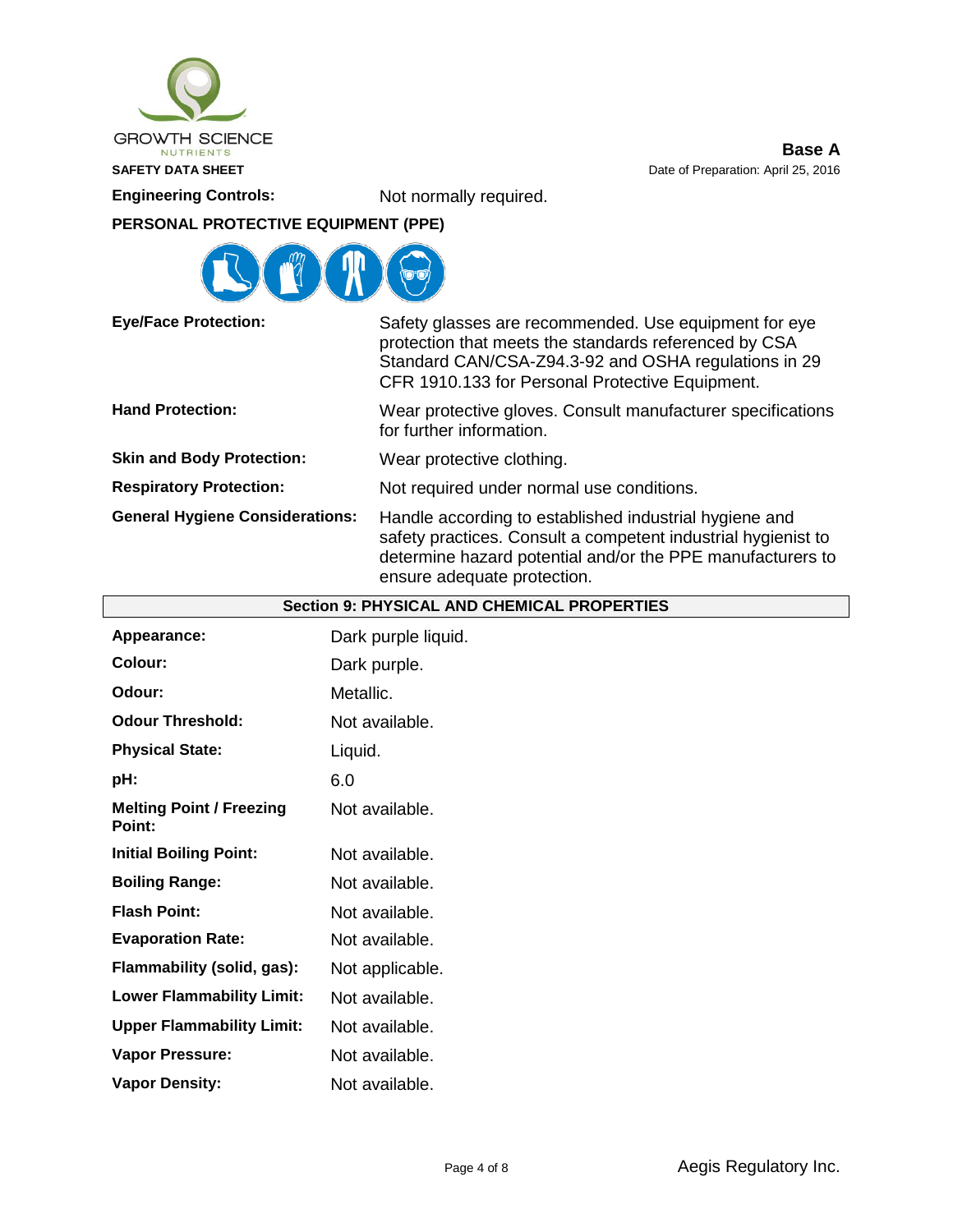

| <b>Relative Density:</b>                           | Not available.    |
|----------------------------------------------------|-------------------|
| Solubilities:                                      | Soluble in water. |
| <b>Partition Coefficient: n-</b><br>Octanol/Water: | Not available.    |
| <b>Auto-ignition Temperature:</b>                  | Not available.    |
| <b>Decomposition</b><br>Temperature:               | Not available.    |
| Viscosity:                                         | Not available.    |
| Percent Volatile, wt. %:                           | Not available.    |
| VOC content, wt. %:                                | Not available.    |
| <b>Density:</b>                                    | Not available.    |
| <b>Coefficient of Water/Oil</b><br>Distribution:   | Not available.    |

## **Section 10: STABILITY AND REACTIVITY**

| <b>Reactivity:</b>                                         | Contact with incompatible materials. Sources of ignition. Exposure to<br>heat. |  |  |
|------------------------------------------------------------|--------------------------------------------------------------------------------|--|--|
| <b>Chemical Stability:</b>                                 | Stable under normal storage conditions.                                        |  |  |
| <b>Possibility of Hazardous</b><br><b>Reactions:</b>       | None known.                                                                    |  |  |
| <b>Conditions to Avoid:</b>                                | Contact with incompatible materials. Sources of ignition. Exposure to<br>heat. |  |  |
| <b>Incompatible Materials:</b>                             | Strong acids. Strong reducers. Alkali metals. Hydrocarbons.                    |  |  |
| <b>Hazardous Decomposition Products:</b><br>Not available. |                                                                                |  |  |

## **Section 11: TOXICOLOGICAL INFORMATION**

## **EFFECTS OF ACUTE EXPOSURE**

**Product Toxicity**

**Oral:** Not available.

**Dermal:** Not available.

**Inhalation:** Not available.

| <b>Component Toxicity</b>        |            |                       |                         |                |
|----------------------------------|------------|-----------------------|-------------------------|----------------|
| Component                        | CAS No.    | LD <sub>50</sub> oral | LD <sub>50</sub> dermal | $LC_{50}$      |
| Magnesium nitrate<br>hexahydrate | 13446-18-9 | 5440 mg/kg (rat)      | Not available.          | Not available. |
| Ammonium nitrate                 | 6484-52-2  | 2217 mg/kg (rat)      | Not available.          | Not available. |

**Likely Routes of Exposure:** Eye contact. Skin contact. Inhalation. Ingestion.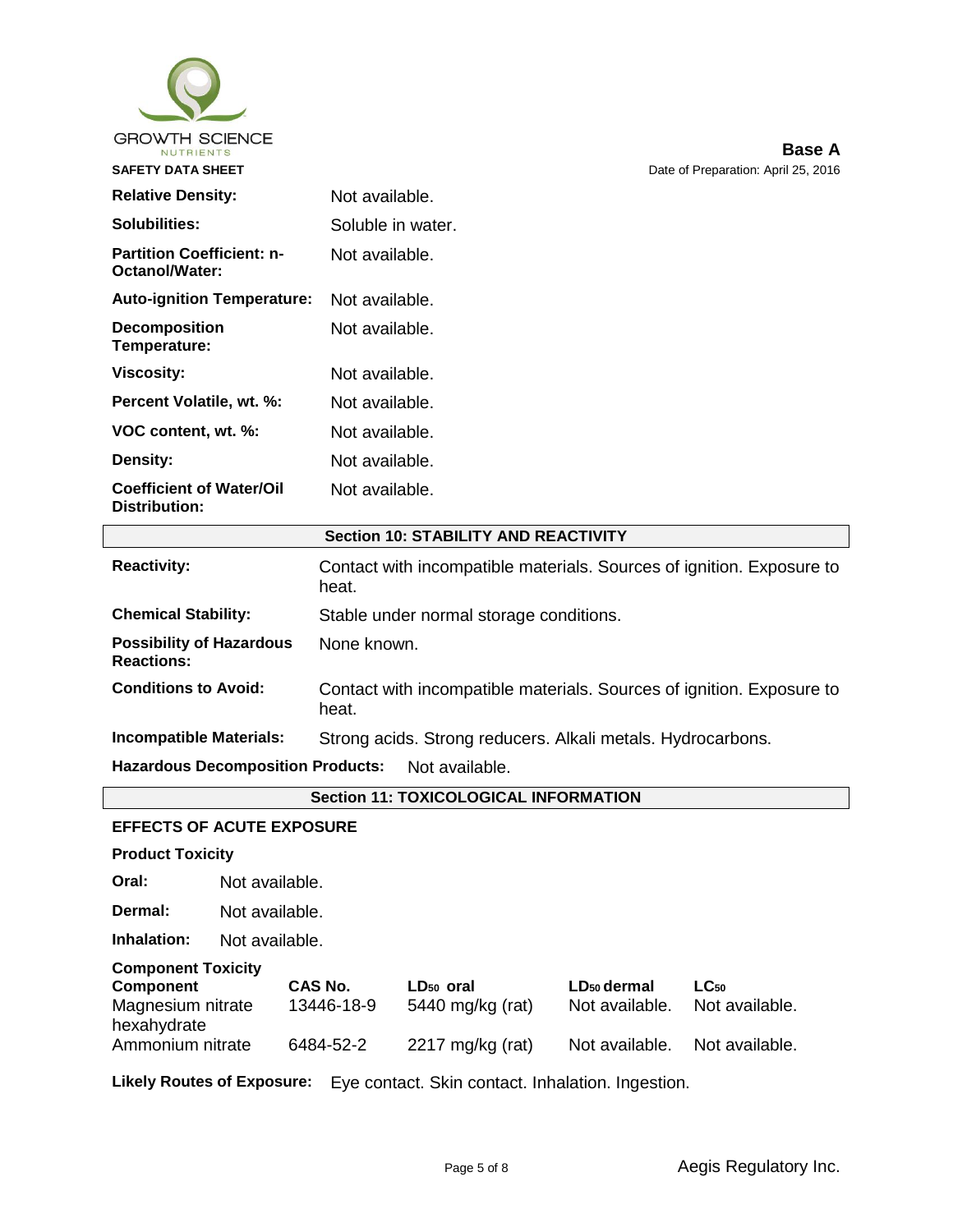

**Base A**

Target Organs: Skin. Eyes. Gastrointestinal tract. Respiratory system. Blood.

## **Symptoms (including delayed and immediate effects)**

**Inhalation:** May cause respiratory irritation. Signs/symptoms may include cough, sneezing, nasal discharge, headache, hoarseness, and nose and throat pain.

- **Eye:** May cause eye irritation. Signs/symptoms may include redness, swelling, pain, tearing, and blurred or hazy vision.
- **Skin:** May cause skin irritation. Signs/symptoms may include localized redness, swelling, and itching.
- **Ingestion:** May cause gastrointestinal irritation. Signs/symptoms may include abdominal pain, stomach upset, nausea, vomiting and diarrhea. Ingestion of large quantities of this product may cause nitrate poisoning.

| <b>Skin Sensitization:</b>                                  | Not available. |
|-------------------------------------------------------------|----------------|
| <b>Respiratory Sensitization:</b>                           | Not available. |
| <b>Medical Conditions</b><br><b>Aggravated By Exposure:</b> | Not available. |

# **EFFECTS OF CHRONIC EXPOSURE (from short and long-term exposure)**

|                                       | EFFECTS OF CHRONIC EXPOSURE (from short and long-term exposure)                                                   |
|---------------------------------------|-------------------------------------------------------------------------------------------------------------------|
| Target Organs:                        | Skin. Eyes. Gastrointestinal tract. Respiratory system. Blood.                                                    |
| <b>Chronic Effects:</b>               | Prolonged or repeated contact may dry skin and cause irritation.                                                  |
| Carcinogenicity:                      | This product does not contain any carcinogens or potential<br>carcinogens as listed by ACGIH, IARC, OSHA, or NTP. |
| <b>Mutagenicity:</b>                  | Not available.                                                                                                    |
| <b>Reproductive Effects:</b>          | Not available.                                                                                                    |
| <b>Developmental Effects</b>          |                                                                                                                   |
| <b>Teratogenicity:</b> Not available. |                                                                                                                   |
| <b>Embryotoxicity:</b>                | Not available.                                                                                                    |
|                                       |                                                                                                                   |

**Toxicologically Synergistic Materials:** Not available.

| <b>Section 12: ECOLOGICAL INFORMATION</b> |                |  |  |  |
|-------------------------------------------|----------------|--|--|--|
| <b>Ecotoxicity:</b>                       | Not available. |  |  |  |
| Persistence / Degradability:              | Not available. |  |  |  |
| <b>Bioaccumulation / Accumulation:</b>    | Not available. |  |  |  |
| <b>Mobility in Environment:</b>           | Not available. |  |  |  |
| <b>Other Adverse Effects:</b>             | Not available. |  |  |  |
|                                           |                |  |  |  |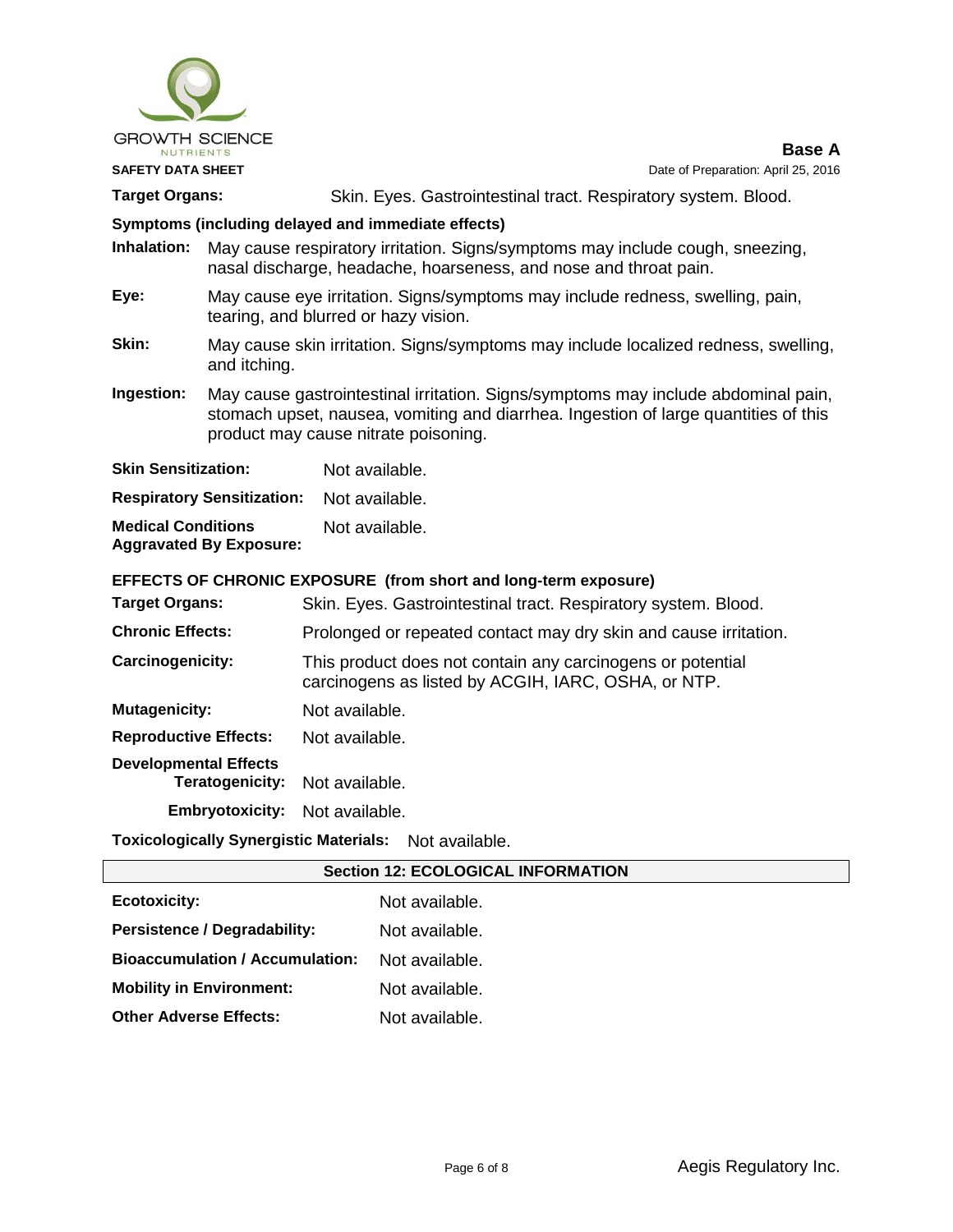

| <b>Section 13: DISPOSAL CONSIDERATIONS</b>                                                              |                                                                                                                                                                                           |  |  |  |
|---------------------------------------------------------------------------------------------------------|-------------------------------------------------------------------------------------------------------------------------------------------------------------------------------------------|--|--|--|
| <b>Disposal Instructions:</b>                                                                           | Disposal should be in accordance with applicable regional, national<br>and local laws and regulations. Local regulations may be more<br>stringent than regional or national requirements. |  |  |  |
| <b>Section 14: TRANSPORT INFORMATION</b>                                                                |                                                                                                                                                                                           |  |  |  |
| U.S. Department of Transportation (DOT)<br><b>Proper Shipping Name:</b><br>Not regulated.               |                                                                                                                                                                                           |  |  |  |
| Class:                                                                                                  | Not applicable.                                                                                                                                                                           |  |  |  |
| <b>UN Number:</b>                                                                                       | Not applicable.                                                                                                                                                                           |  |  |  |
| <b>Packing Group:</b>                                                                                   | Not applicable.                                                                                                                                                                           |  |  |  |
| <b>Label Code:</b>                                                                                      | Not applicable.                                                                                                                                                                           |  |  |  |
| <b>Canada Transportation of Dangerous Goods (TDG)</b><br><b>Proper Shipping Name:</b><br>Not regulated. |                                                                                                                                                                                           |  |  |  |
| Class:                                                                                                  | Not applicable.                                                                                                                                                                           |  |  |  |
| <b>UN Number:</b>                                                                                       | Not applicable.                                                                                                                                                                           |  |  |  |
| <b>Packing Group:</b>                                                                                   | Not applicable.                                                                                                                                                                           |  |  |  |
| Label Code:                                                                                             | Not applicable.                                                                                                                                                                           |  |  |  |
|                                                                                                         |                                                                                                                                                                                           |  |  |  |

## **Section 15: REGULATORY INFORMATION**

#### **Federal Regulations**

#### **United States**

This SDS has been prepared to meet the U.S. OSHA Hazard Communication Standard, 29 CFR 1910.1200.

## **SARA Title III**

No components are listed.

## **State Regulations**

## **Massachusetts**

US Massachusetts Commonwealth's Right-to-Know Law (Appendix A to 105 Code of Massachusetts Regulations Section 670.000) **Component CAS No. RTK List**

| component             | <b>GAS NO.</b> | <b>KINLIST</b> |
|-----------------------|----------------|----------------|
| Ammonium nitrate      | 6484-52-2      | Listed.        |
| Nitrilotriacetic acid | 139-13-9       |                |
|                       |                |                |

**Note:** E = Extraordinarily Hazardous Substance